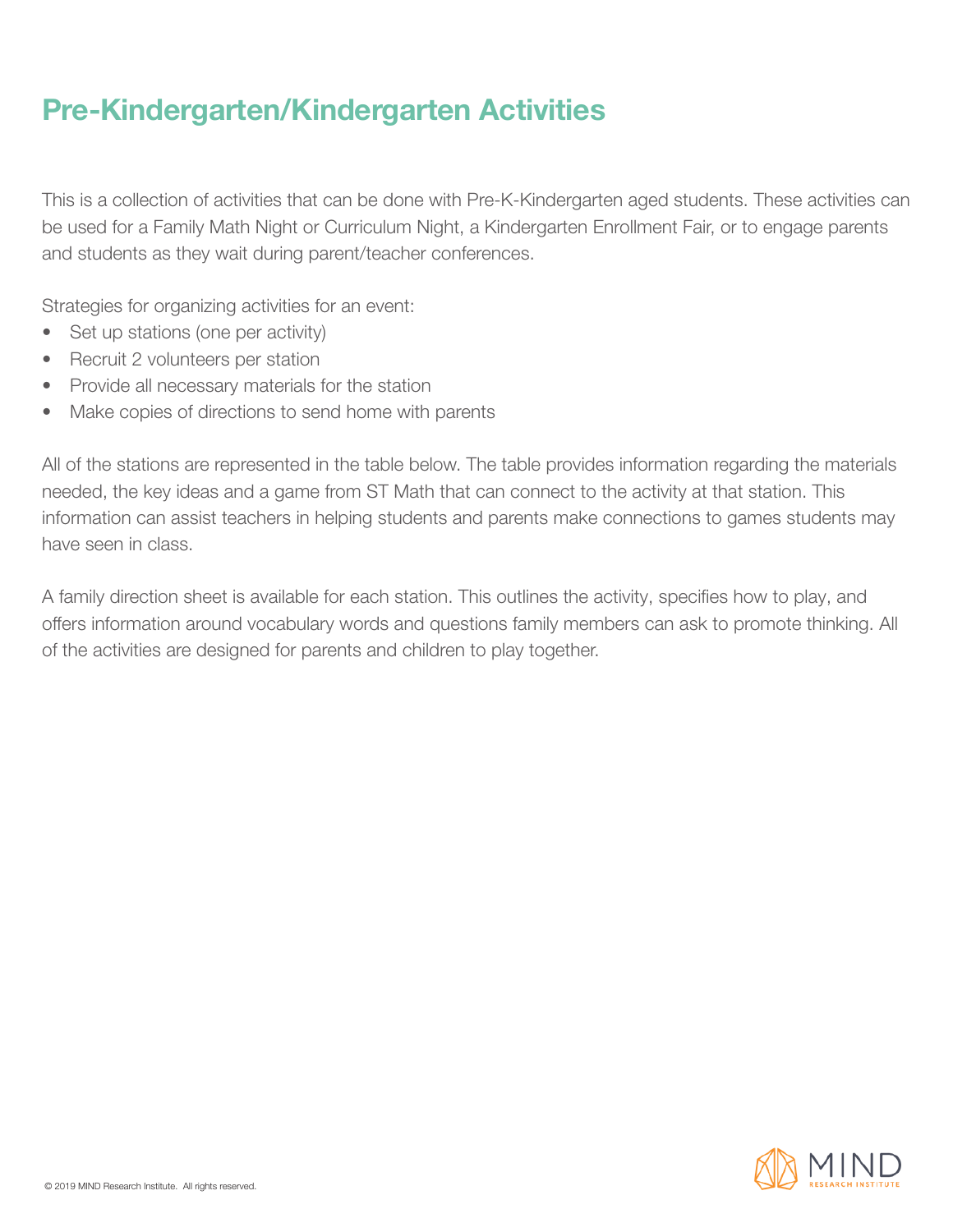| <b>Station</b><br><b>Name</b>                 | <b>Materials Needed</b>                                                                                                                                                                                                       | <b>Key Idea(s)</b>                      | <b>ST Math Game Connection</b>                                                                                                                                                                 |
|-----------------------------------------------|-------------------------------------------------------------------------------------------------------------------------------------------------------------------------------------------------------------------------------|-----------------------------------------|------------------------------------------------------------------------------------------------------------------------------------------------------------------------------------------------|
| <b>Creating</b><br><b>Patterns</b>            | Any household item that can be used to<br>make patterns. Examples: buttons in 3<br>different sizes or colors; small/medium/<br>large forks or spoons or plates; crayons in 3<br>different colors; pennies/nickels/ dimes; etc | Understanding<br>patterns               | Pre-K Objective: Intro to Patterns<br>Game: Intro to Monkey Patterns<br><b>Kindergarten Optional Objective:</b><br><b>Exploring Patterns</b>                                                   |
| <b>How</b><br>Many?                           | Cards with numerals 0-5<br>Household counters (buttons, barrettes,<br>bingo chips, beans, pennies, Cheerios, etc.)                                                                                                            | Counting to 5                           | Pre-K Objective: Number Sense to 7<br>Game: Match Count to 7<br><b>Kindergarten Objective:</b><br>Number and Objects to 5 (Module 1)<br>Game: Match Count                                      |
| <b>Number</b><br><b>Match</b>                 | 40 of the same small item (buttons,<br>barrettes, bingo chips, beans, pennies,<br>Cheerios, etc.)<br>3 pieces of blank paper                                                                                                  | Counting to 5                           | <b>Pre-K Objective: Number Sense to 7</b><br>Game: Match Count to 7<br>Kindergarten Objective: Number and<br>Objects to 5 (Module 1)<br>Game: Match Count                                      |
| <b>Counting</b><br>Jar                        | Household counters (buttons, barrettes,<br>bingo chips, beans, pennies, Cheerios, etc.<br>Index Cards (for extension activity)<br>$\bullet$                                                                                   | Counting to 5                           | Pre-K Objective: Number Sense to 7<br>Game: Match Count to 7<br>Kindergarten Objective:<br>Number and Objects to 5 (Module 1)<br>Game: Match Count                                             |
| Fill a<br><b>Ten</b><br><b>Frame</b><br>to 10 | Ten frame mats<br>Number cards<br>$\bullet$<br>Counters (buttons, barrettes, bingo chips,<br>$\bullet$<br>beans, pennies, Cheerios, etc.)                                                                                     | Counting to 10                          | Pre-K Objective: Number Sense to 10<br>Game: Alien Capture to 10<br><b>Kindergarten Objective:</b><br>Number and Objects to 10<br>Game: Alien Capture                                          |
| <b>How</b><br><b>Many</b><br><b>Shoes?</b>    | JiJi's friends cards<br>Numeral cards<br>Shoes cards                                                                                                                                                                          | Counting                                | Kindergarten Objective: Make 10<br>and Number Pairs (Module 1)<br>Game: Bouncing Shoes to 10                                                                                                   |
| <b>Number</b><br><b>Pairs</b>                 | 8 cups or paper plates<br>$\bullet$<br>20 small countable items (buttons, barrettes,<br>bingo chips, beans, pennies, Cheerios, etc.)<br>Index cards<br>$\bullet$                                                              | Number pairs                            | Kindergarten Objective:<br>Make 10 and Number Pairs (Module 2)<br>Game: Partners                                                                                                               |
| <b>Which is</b><br>More?                      | 20 small countable items (buttons, barrettes,<br>$\bullet$<br>bingo chips, beans, pennies, Cheerios, etc.)<br>Number Cards<br>Duct Tape<br>$\bullet$<br>Quarter<br>$\bullet$<br>Marker                                        | Comparing<br>numbers                    | <b>Pre-K Objective: Comparing Quantities</b><br>Game: More/Less Parachute<br>Kindergarten Objective:<br>Greater Than, Less Than, Equal To<br>Game: More/Less Parachute                         |
| Yummy<br><b>Math</b><br><b>Stories</b>        | Snacks such as oyster crackers, cereal, or<br>fish crackers                                                                                                                                                                   | Explore<br>numbers and<br>relationships | <b>Pre-K Objective: Number Sense to 10</b><br>Game: Bird Expressions to 10<br>Kindergarten Objective:<br>Understanding Addition and<br>Subtraction within 5<br>Game: Bird Expressions Addition |

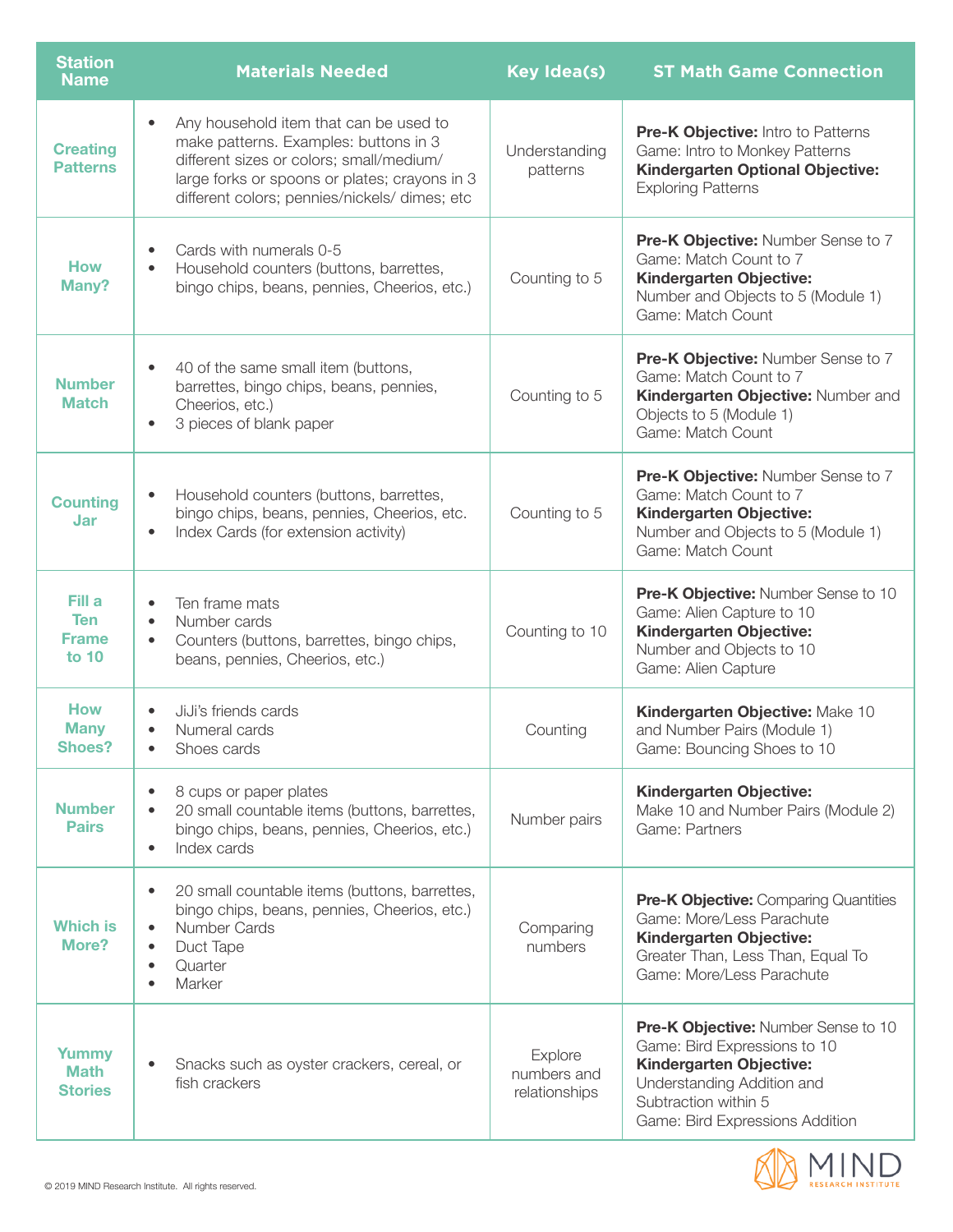# **Creating Patterns**

*Activity for Pre-K/Kindergarten age children*

This game focuses on helping children explore ABC, ABB, and AAB patterns. Examples of these patterns include: ABC - red, green, blue, ABB - small, large, large, AAB - ball, ball, bat

### Directions:

- Gather 10-12 each of at least three household items.
- Line up the items to make an ABC pattern for your child, such as red crayon, blue crayon, green crayon.
- Help your child "read" the pattern by pointing to and naming each item.
- Encourage your child to copy the pattern you created.
- Repeat the steps above with ABB and AAB pattern.



### Notes for Parents:

| <b>Math words</b><br>to use:                    | <b>Materials</b>                                                                                                                                                                                                                                | <b>Sample Questions to Ask:</b>                                                                                                                                                                                                                                                                                                             |
|-------------------------------------------------|-------------------------------------------------------------------------------------------------------------------------------------------------------------------------------------------------------------------------------------------------|---------------------------------------------------------------------------------------------------------------------------------------------------------------------------------------------------------------------------------------------------------------------------------------------------------------------------------------------|
| <b>Pattern</b><br>Copy<br><b>Same</b><br>Repeat | Any household item that can be used to<br>make patterns. Some examples include:<br>buttons in 3 different sizes or colors; small/<br>medium/large forks or spoons or plates;<br>crayons in 3 different colors; pennies/<br>nickels/ dimes; etc. | How would you describe the pattern?<br>Repeat part of the pattern. What comes next?<br>How do you know?<br>Can you make a pattern that is different than<br>the one we just did? Can you make a pattern<br>that is the same, using different items?<br>Repeat the pattern with a mistake in it. Is this<br>pattern correct? Why or why not? |

- Have your child create a pattern based on your description as an ABC, ABB, or AAB pattern.
- Have your child create patterns using features of items like size, color, or orientation.
- Find patterns in the world around you, examples: striped shirts, wrapping paper, and tiled floors.

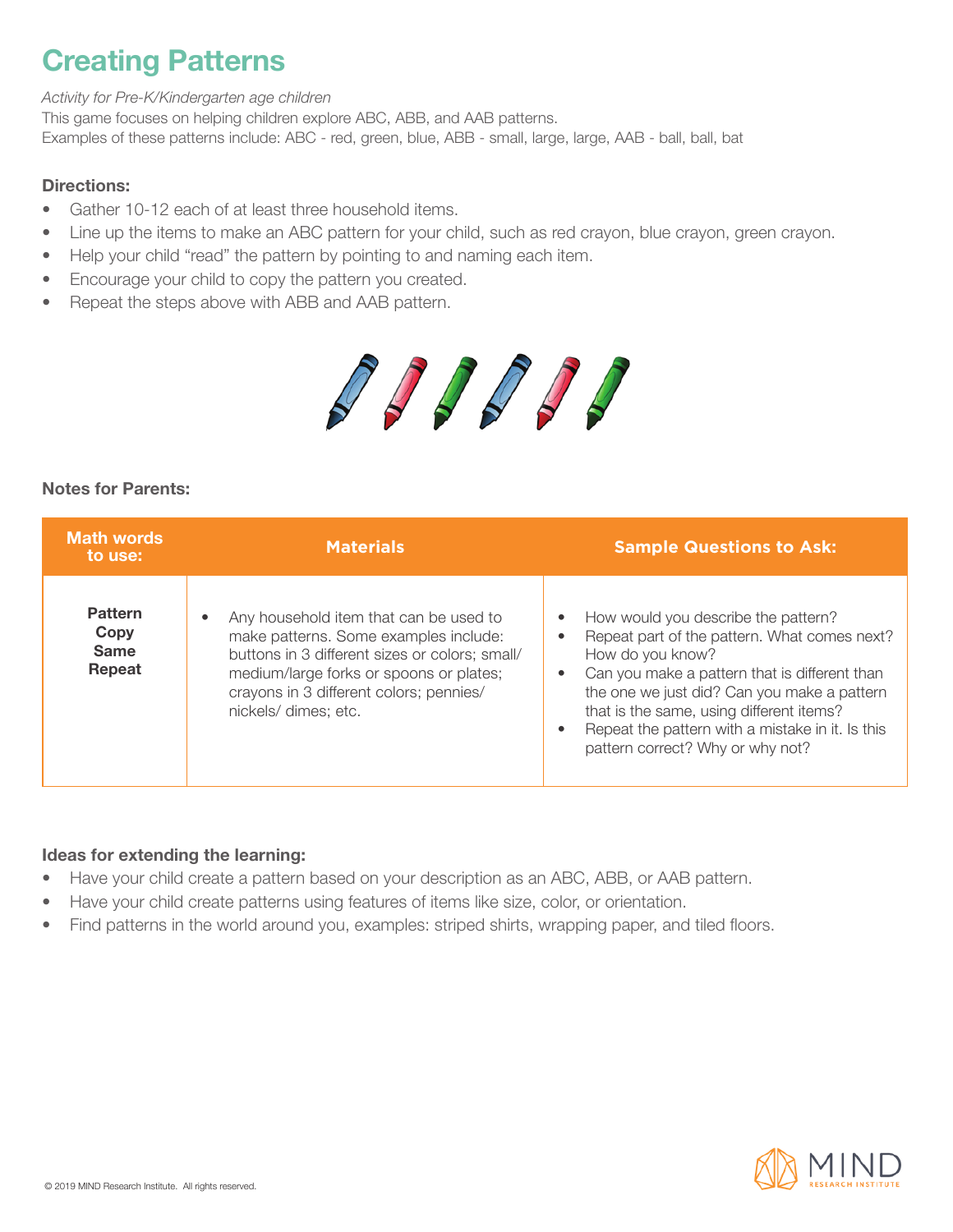# **How Many?**

#### *Activity for Pre-K/Kindergarten age children*

This game focuses on helping children develop the ability to recognize numerals and to relate the numerals to their corresponding quantities.

### Directions:

- Shuffle the cards.
- Place them face down in a pile.
- Have your child draw a card and read the number to you.
- Have your child use the household counters to represent the number on the card. They should count them out loud to prove the number on the card is the same as the number of counters.
- Repeat steps 3 and 4 by drawing a new card.



### Notes for Parents:

| <b>Math words</b><br>to use:                                                  | <b>Materials</b>                                                                                                                | <b>Sample Questions to Ask:</b>                                                                                                                                                                                                                                           |
|-------------------------------------------------------------------------------|---------------------------------------------------------------------------------------------------------------------------------|---------------------------------------------------------------------------------------------------------------------------------------------------------------------------------------------------------------------------------------------------------------------------|
| One<br><b>Two</b><br><b>Three</b><br>Four<br><b>Five</b><br>Counting<br>Total | Cards with numerals 0-5<br>Household counters (buttons, barrettes,<br>$\bullet$<br>bingo chips, beans, pennies, Cheerios, etc.) | What is the number on the card?<br>How many counters do you have?<br>How do you know the number of counters<br>٠<br>you have matches the number on the card?<br>Can you tell me how many counters you need<br>to have one more than the number on the<br>card? One fewer? |

- Have your child repeat the activity using two different items to represent the number. For example, if the number is 5, your child may use 2 buttons and 3 pennies to represent 5. Ask them to compare the numbers.
- Take turns with your child drawing a card and representing the number with the counters. Once you both take a turn, ask your child who has more. Have them count the items to prove it.
- Place all the cards face up on the table. Have students get a handful of counters. Once they count them, have them select the number card that they feel represents the number of items they have.

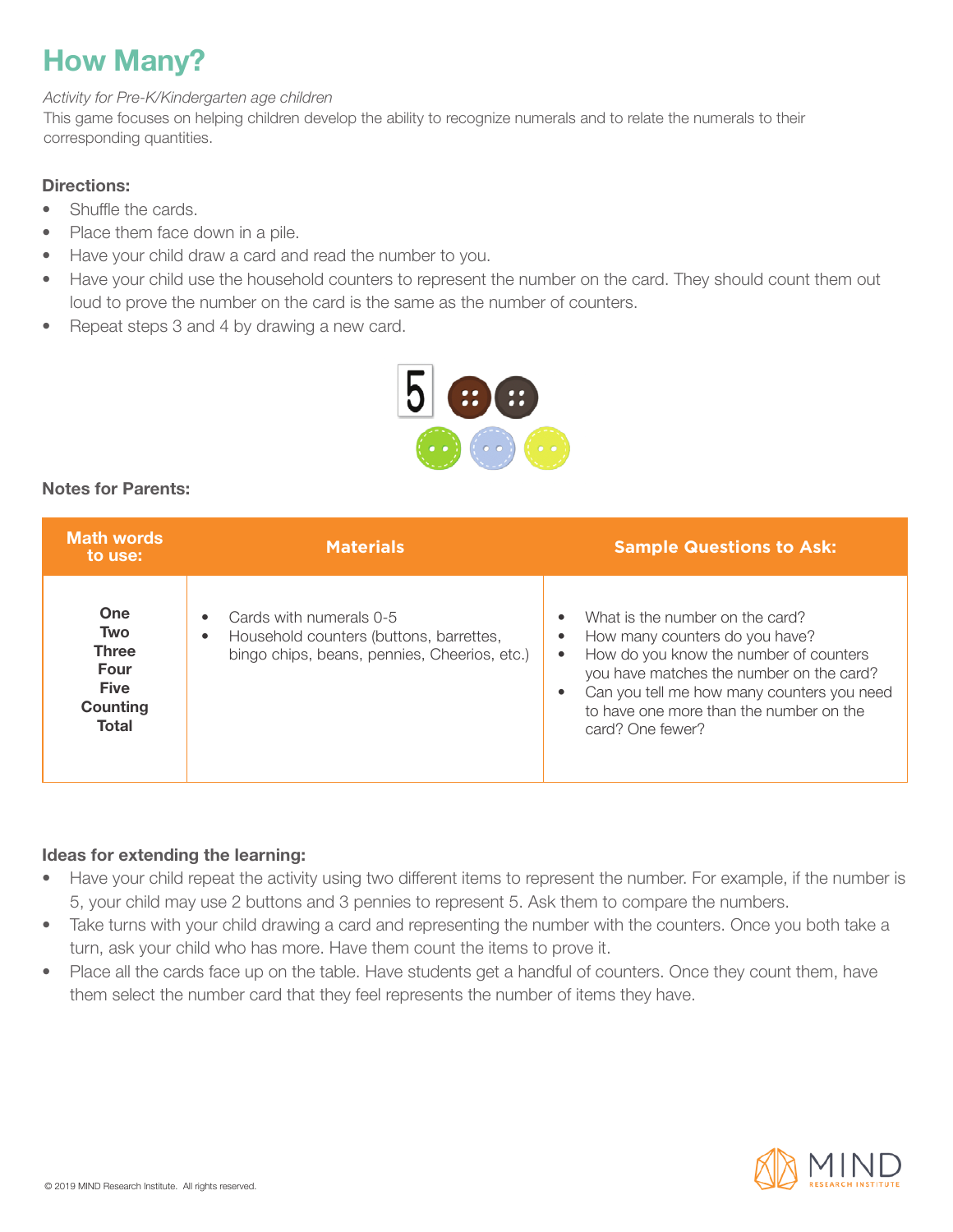# **Number Match**

Activity for Pre-K/Kindergarten age children

This game focuses on helping children explore numbers 6-10. Children will practice recognizing the numerals 6, 7, 8, 9, and 10. They will also practice counting up to ten.

### Directions:

- Cut three pieces of paper into halves to create 5 cards.
- Write the number 6, 7, 8, 9 or 10 on each card.
- Give your child 40 of the same small items.
- Have your child count out six pennies (or beans, etc.) and place them on the card that says 6.
- Repeat with the other cards.



### Notes for Parents:

| <b>Math words</b><br>to use:                                                                                                       | <b>Materials</b>                                                                                                                                       | <b>Sample Questions to Ask:</b>                                                                                                                                                                                   |
|------------------------------------------------------------------------------------------------------------------------------------|--------------------------------------------------------------------------------------------------------------------------------------------------------|-------------------------------------------------------------------------------------------------------------------------------------------------------------------------------------------------------------------|
| <b>Six</b><br><b>Seven</b><br>Eight<br><b>Nine</b><br><b>Ten</b><br>Count<br>Amount<br><b>More</b><br>Less<br><b>Most</b><br>Least | 40 of the same small item (buttons,<br>$\bullet$<br>barrettes, bingo chips, beans, pennies,<br>Cheerios, etc.)<br>3 pieces of blank paper<br>$\bullet$ | Point to a card. How many things are on this<br>card?<br>Point to two cards. Which card has more?<br>Which card has fewer? How do you know?<br>Which card has the most out of all the cards?<br>How can you tell? |

- Place the cards face up in a row above the items. Give the child between 6 and 10 items. Ask them to select the card that represents the number of items you gave them. Repeat this several times.
- Repeat the activity, this time with the cards face up and not in order. Once your child has placed the items on all the cards, have them place the cards in the correct order.

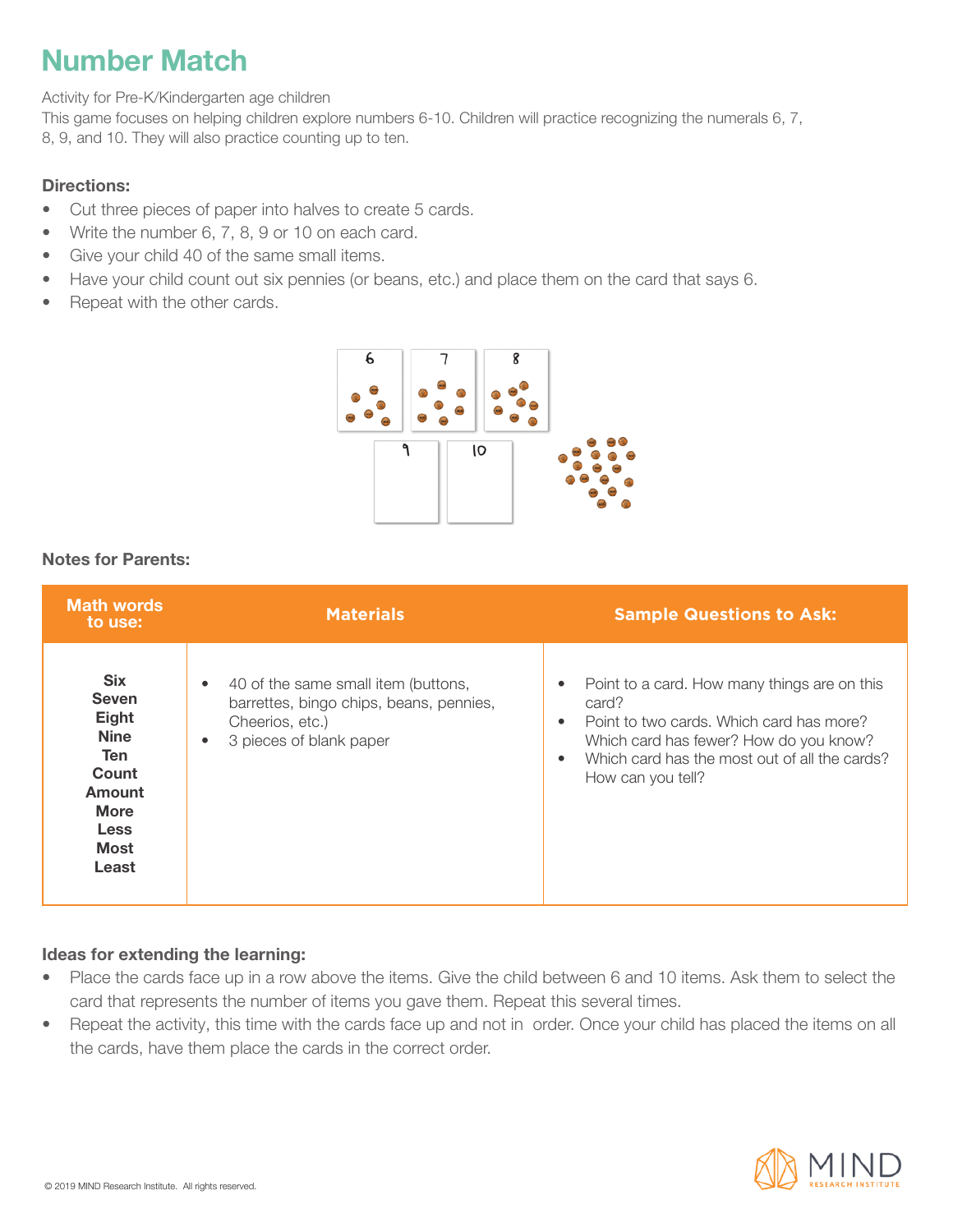# **Counting Jar**

Activity for Pre-K/Kindergarten age children

This game focuses on giving children practice exploring numbers 0-5. They need to practice recognizing numerals 0, 1, 2, 3, 4, and 5. They need to understand that the number 0 means zero objects, 1 means one object, and so on.

### Directions:

- Work with your child to collect 20 small items for hands-on counting. When collecting try to get 4 or 5 different small items such as pennies, buttons, beads, toy cars, etc. Collect a different number of each item. Two of the items could have the same number so you can discuss numbers that are the "same" or equal.
- Place the items in a container like a jar or a bag.
- Have your child remove the items from the container, sort and count them.
- Talk to them about the number of each type of item they have. Have them count to prove their answer.
- Help your child compare the amounts of the different items.



| <b>Math words</b><br>to use:                                                                       | <b>Materials</b>                                                                                                                                          | <b>Sample Questions to Ask:</b>                                                                                                                                                                                                                                                                                                                                     |
|----------------------------------------------------------------------------------------------------|-----------------------------------------------------------------------------------------------------------------------------------------------------------|---------------------------------------------------------------------------------------------------------------------------------------------------------------------------------------------------------------------------------------------------------------------------------------------------------------------------------------------------------------------|
| <b>One</b><br><b>Two</b><br>Three<br>Four<br><b>Five</b><br>Count<br>Amount<br><b>More</b><br>Less | Household counters (buttons, barrettes,<br>$\bullet$<br>bingo chips, beans, pennies, Cheerios, etc.)<br>Index Cards (for extension activity)<br>$\bullet$ | How many of each item do you have?<br>$\bullet$<br>Which items do you only have 3 of? 4? 5?<br>$\bullet$<br>Which items do you have the most of?<br>$\bullet$<br>The least?<br>Compare two items. How many more/<br>$\bullet$<br>less of this item do you have compared<br>to that one?<br>Point to two items. Which is more/less?<br>$\bullet$<br>How do you know? |

- Place the cards face up in a row above the items. Give the child between 6 and 10 items. Ask them to select the card that represents the number of items you gave them. Repeat this several times.
- How many of each item do you have?
- Which items do you only have 3 of? 4? 5?
- Which items do you have the most of? The least?
- Compare two items. How many more/less of this item do you have compared to that one?
- Point to two items. Which is more/less? How do you know?

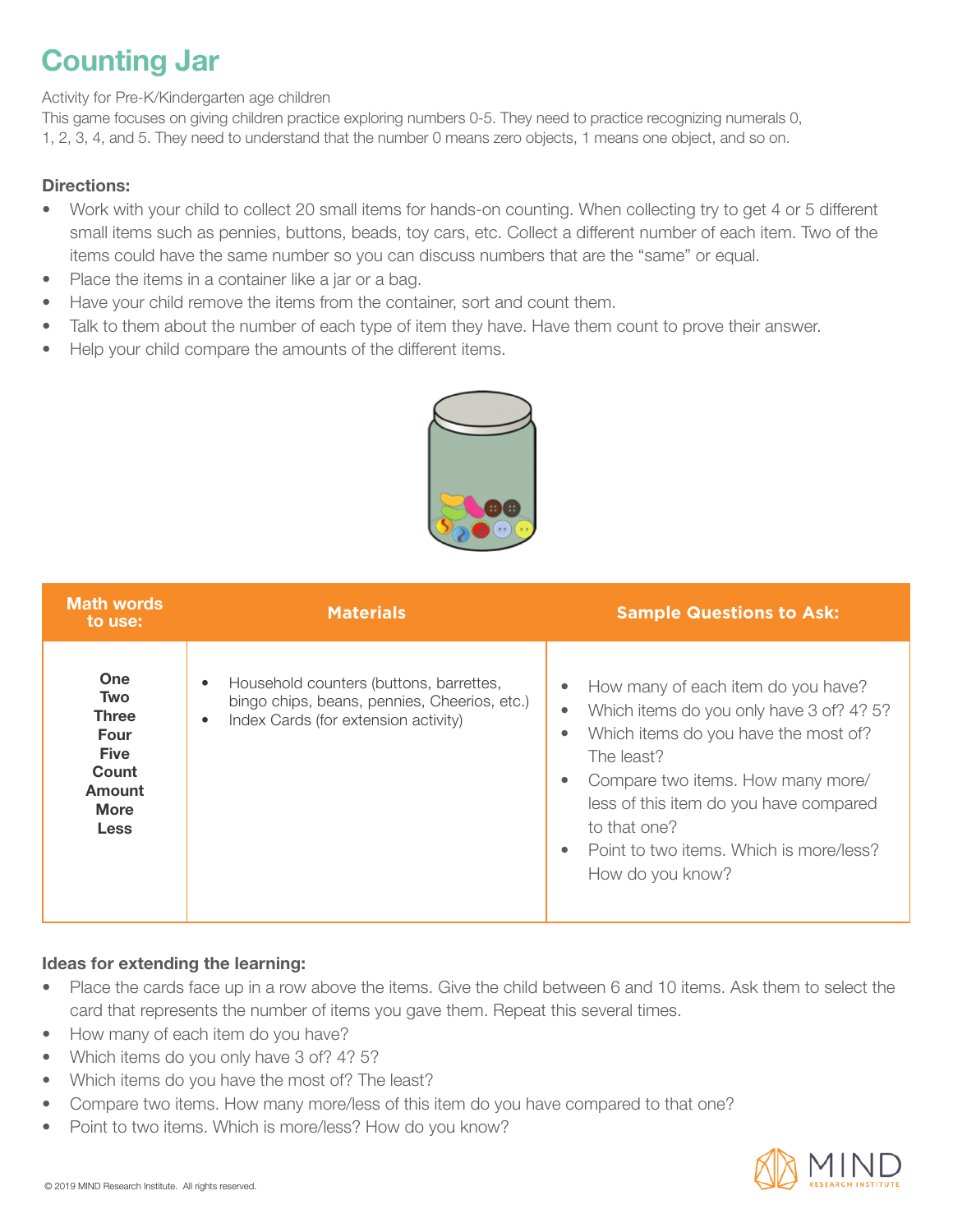## **Fill a Ten Frame to 10**

### Activity for Pre-K/Kindergarten age children

This game focuses on giving children experience using ten frames to help them build number sense. A ten frame is a visual tool used to represent numbers 0-10. It allows us to represent the quantity of a number and helps with understanding ten and exploring the relationship of numbers.

A ten frame needs to be filled in consecutively, by placing one object at a time in one square and working up a column. You can have your child use it by filling up one column before going to the other to help them see, for example, that 6 is one more than 5 and 9 is one less than 10. To explore doubles and even/odd numbers, the ten-frame can be filled up using both columns at the same time.

### Directions:

- Give your child a ten frame. You should have one, too.
- Give students one counter and have them place it on the ten frame. Have them say the number one and show one on their mat.
- Pick a number card. Have students represent that number with the counters on their ten frame. You should do this as well by drawing your own card.
- Have your child say the numeral name on the card and then count to show they have that number represented on their ten frame.
- Have your child check your ten frame to make sure the counters on your ten frame correctly represent the number card you selected.



| Math words to use:                                                                                                           |                                                           | <b>Materials</b>                                                                                                                                          | <b>Sample Questions to Ask:</b>                                                                                                                                                                                                                                                                                |
|------------------------------------------------------------------------------------------------------------------------------|-----------------------------------------------------------|-----------------------------------------------------------------------------------------------------------------------------------------------------------|----------------------------------------------------------------------------------------------------------------------------------------------------------------------------------------------------------------------------------------------------------------------------------------------------------------|
| One<br><b>Two</b><br><b>Three</b><br>Four<br><b>Five</b><br><b>Six</b><br><b>Seven</b><br>Eight<br><b>Nine</b><br><b>Ten</b> | Ten frame<br>Counting<br>Total<br><b>Add</b><br>Take away | Ten Frame Mats<br>$\bullet$<br>Number Cards<br>$\bullet$<br>Counters (buttons, barrettes,<br>$\bullet$<br>bingo chips, beans, pennies,<br>Cheerios, etc.) | How many counters are on your mat?<br>How many counters are on my mat?<br>Who has more counters? Who has fewer?<br>Who has the bigger number?<br>Smaller number?<br>Make a mistake on your ten frame by<br>putting too many/fewIs my ten frame<br>right or wrong? Why? How many do I<br>need to add/take away? |

- Shuffle the number cards and place them face down. Draw a card and have your child draw a card. Keep the card secret. Use the counters to represent the number on the ten frame. Show each other the number cards that were drawn. Have your child determine who has the bigger/smaller number. Use the counters on the ten frames to prove the answer. You can also ask them to compare the numbers and tell you how many more or how many less.
- Create a number on your ten frame. Hide the ten frame, but tell your child the number. Have them build a number on their ten frame that is bigger/smaller than your number. Show them your ten frame and compare.

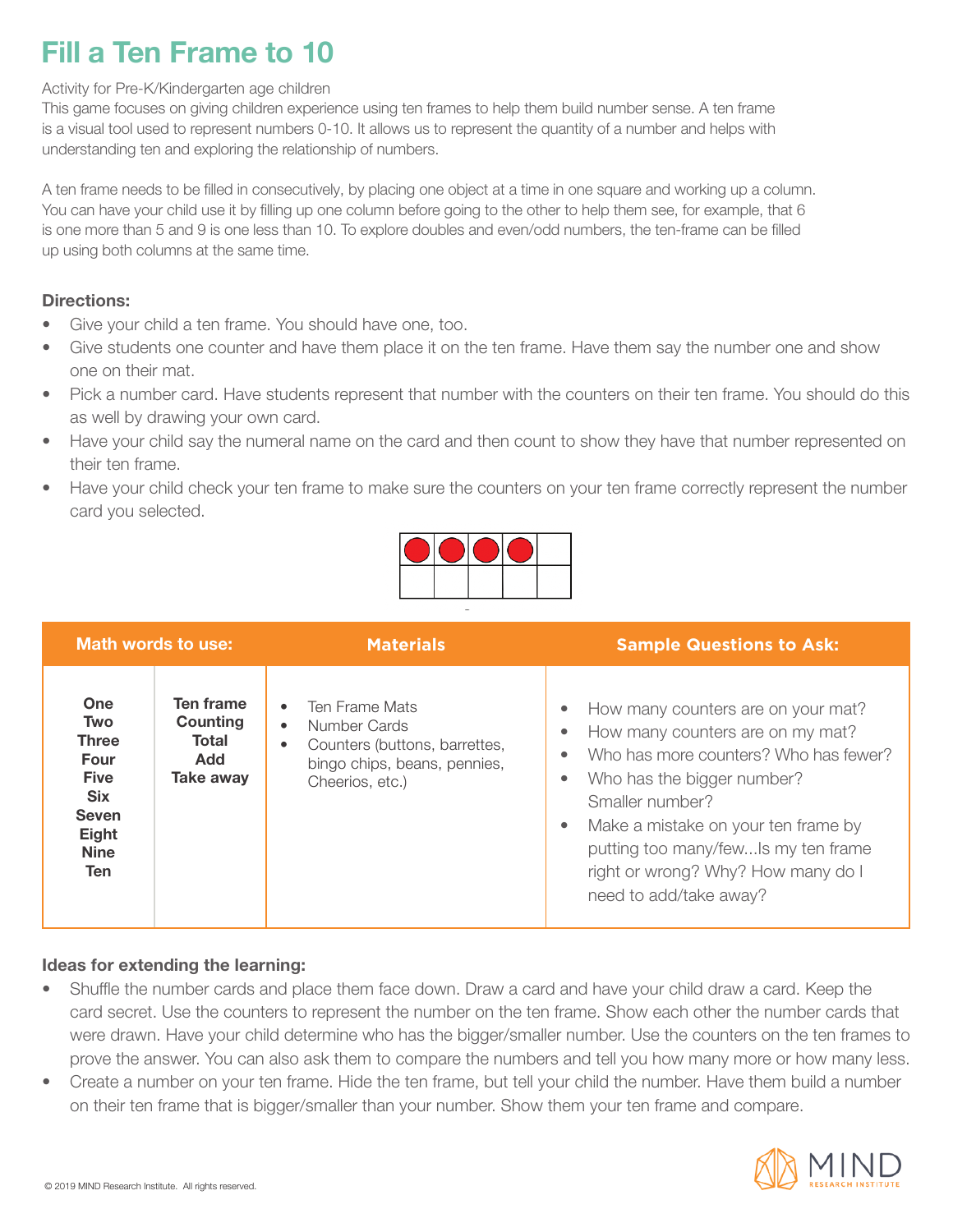# **How Many Shoes?**

#### Activity for Pre-K/Kindergarten age children

This game focuses on providing children opportunities to match different ways to represent numbers. Children will first determine how many the number represents and then will match it with other ways to show that number.

### Directions:

- This game uses two sets of cards. Choose from JiJi's friends cards, numeral cards, or shoes cards.
- Shuffle the cards as one large deck and place them face down on the table spread out for the matching game.
- Have children flip two cards over and determine if they represent the same quantity.
- If they do match, your child should explain why and then remove that pair and place them in their personal pile (face up beside them).
- If the cards do not match, your child will flip them back over so they are face down and it will be your turn to flip two cards over. Take turns until all the cards are removed. Each person should count up their matches. Whoever has the most cards wins.



### Notes for Parents:

|                                                                                                                                            | Math words to use:                                        | <b>Materials</b>                                                                            | <b>Sample Questions to Ask:</b>                                                                                                                                                                                                                                                        |
|--------------------------------------------------------------------------------------------------------------------------------------------|-----------------------------------------------------------|---------------------------------------------------------------------------------------------|----------------------------------------------------------------------------------------------------------------------------------------------------------------------------------------------------------------------------------------------------------------------------------------|
| <b>One</b><br><b>Two</b><br><b>Three</b><br>Four<br><b>Five</b><br><b>Six</b><br><b>Seven</b><br><b>Eight</b><br><b>Nine</b><br><b>Ten</b> | <b>Match</b><br><b>Same</b><br><b>More</b><br><b>Less</b> | JiJi's friends cards<br>$\bullet$<br>Numeral cards<br>$\bullet$<br>Shoes cards<br>$\bullet$ | What is the number represented on your card?<br>$\bullet$<br>Compare the two cards that you flipped over.<br>$\bullet$<br>How are they the same/different?<br>If you could change one of your cards to make<br>$\bullet$<br>it match the other, what change would you<br>make and why? |

### Ideas for extending the learning:

• Mix all three sets of cards together into one large deck. Make sure it is shuffled. Pick a target number between 2 and 10. Write that number on a piece of paper and place it on the table. Deal 4 cards tor yourself and your child. (Can play with up to 3 people, or make an extra set for each type of card.) Place the remaining cards, face down in a pile in the middle of the table. Looking at the cards in your hand try to make the target number. You can use one card or a combination of cards. If you can make that target number, place those cards on the table. (For example, the target number is 7. I can put down a dog with 4 legs, the number 2, and a 1 shoe card. This will give me 7 altogether.) Once you have played cards from your hand, draw additional cards so that you have 4 cards in your hand at all times. If you can't play any cards from your hand you can trade up to 2 cards from you hand with new cards from the deck. Game play continues with the same target number until one person is able to play all the cards in their hand or no one has playable cards.

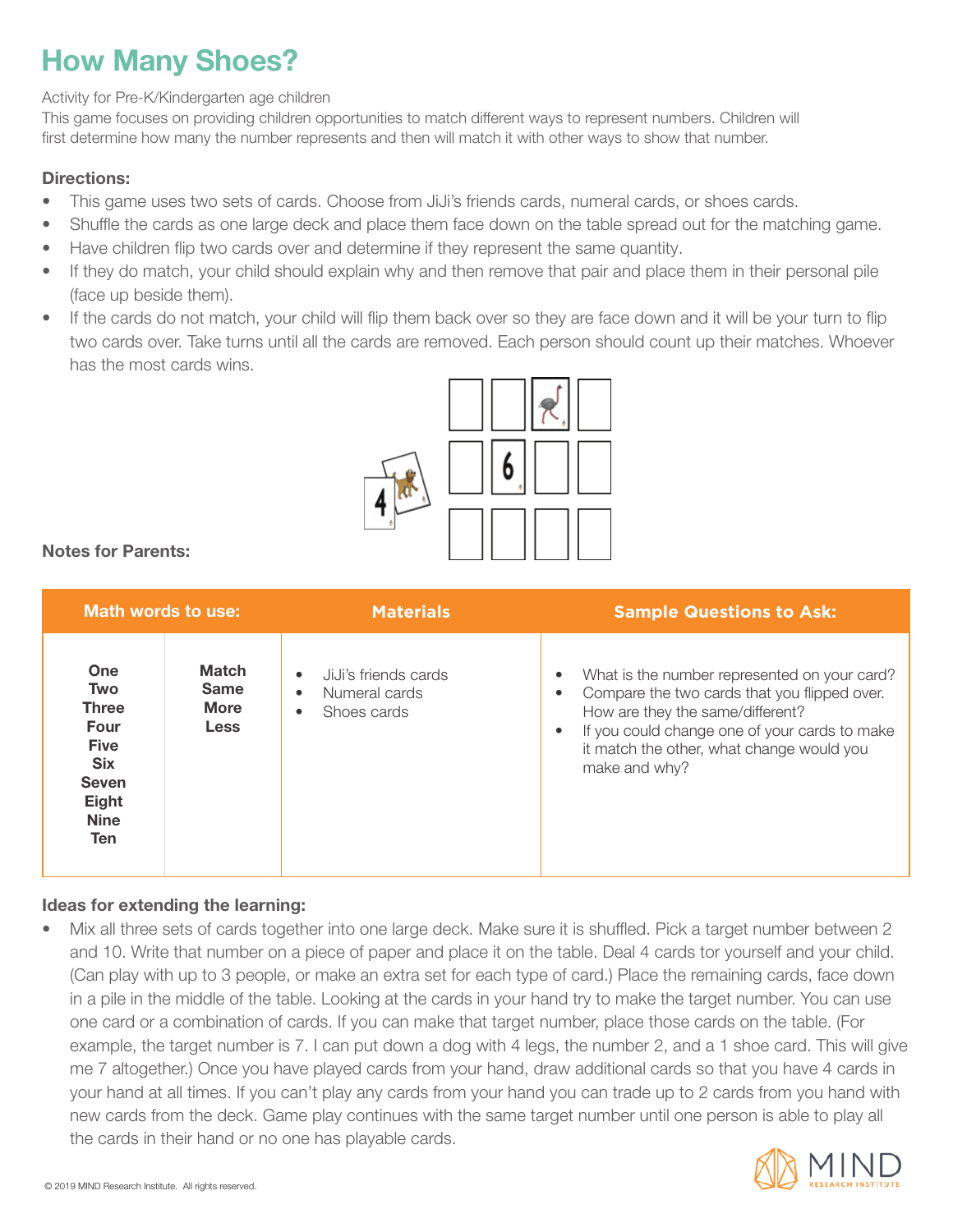### **Number Pairs**

### Activity for Pre-K/Kindergarten age children

This game focuses on giving children the opportunity to explore different ways to compose numbers up to five. Children are learning to combine two numbers to represent a third. For example, the number four can be represented as three plus one  $(4 = 3 + 1)$  or two plus two  $(4 = 2 + 2)$ .

#### Directions:

- Prepare 8 empty cups or paper plates and 20 beans or small countable items.
- Place 1-5 beans in each cup or on each paper plate.
- Use number cards 1 5. Shuffle the cards and put them face down on the table.
- Draw a card and have your child read the number on the card.
- Have them show which two cups or paper plates have enough items on them that can be used to represent the number on the card. For example, if the number on the card was 5, a child may select a cup with 3 beans and a cup with 2 beans to represent 5 things.
- Have the child find all possible pairs.



### Notes for Parents:

| Math words to use:                                              |                                                                    | <b>Materials</b>                                                                                                                                                            | <b>Sample Questions to Ask:</b>                                                                                                                                        |
|-----------------------------------------------------------------|--------------------------------------------------------------------|-----------------------------------------------------------------------------------------------------------------------------------------------------------------------------|------------------------------------------------------------------------------------------------------------------------------------------------------------------------|
| One<br><b>Two</b><br><b>Three</b><br><b>Four</b><br><b>Five</b> | Pair<br><b>Addition</b><br><b>Subtraction</b><br>Counting<br>Total | 8 cups or paper plates<br>٠<br>20 small countable items<br>$\bullet$<br>(buttons, barrettes, bingo<br>chips, beans, pennies,<br>Cheerios, etc.)<br>Index cards<br>$\bullet$ | Which two bowls can Luse to make 2? 3? 4? 5?<br>$\bullet$<br>How are you figuring out the pairs to make?<br>$\bullet$<br>Can you find all possible pairs?<br>$\bullet$ |

### Ideas for varying the activity:

- For a fun twist on this activity, use skittles or M & M's. As the child makes pairs, they get to eat the candy in the dish.
- Repeat the activity, but focus on creating number pairs that make ten.

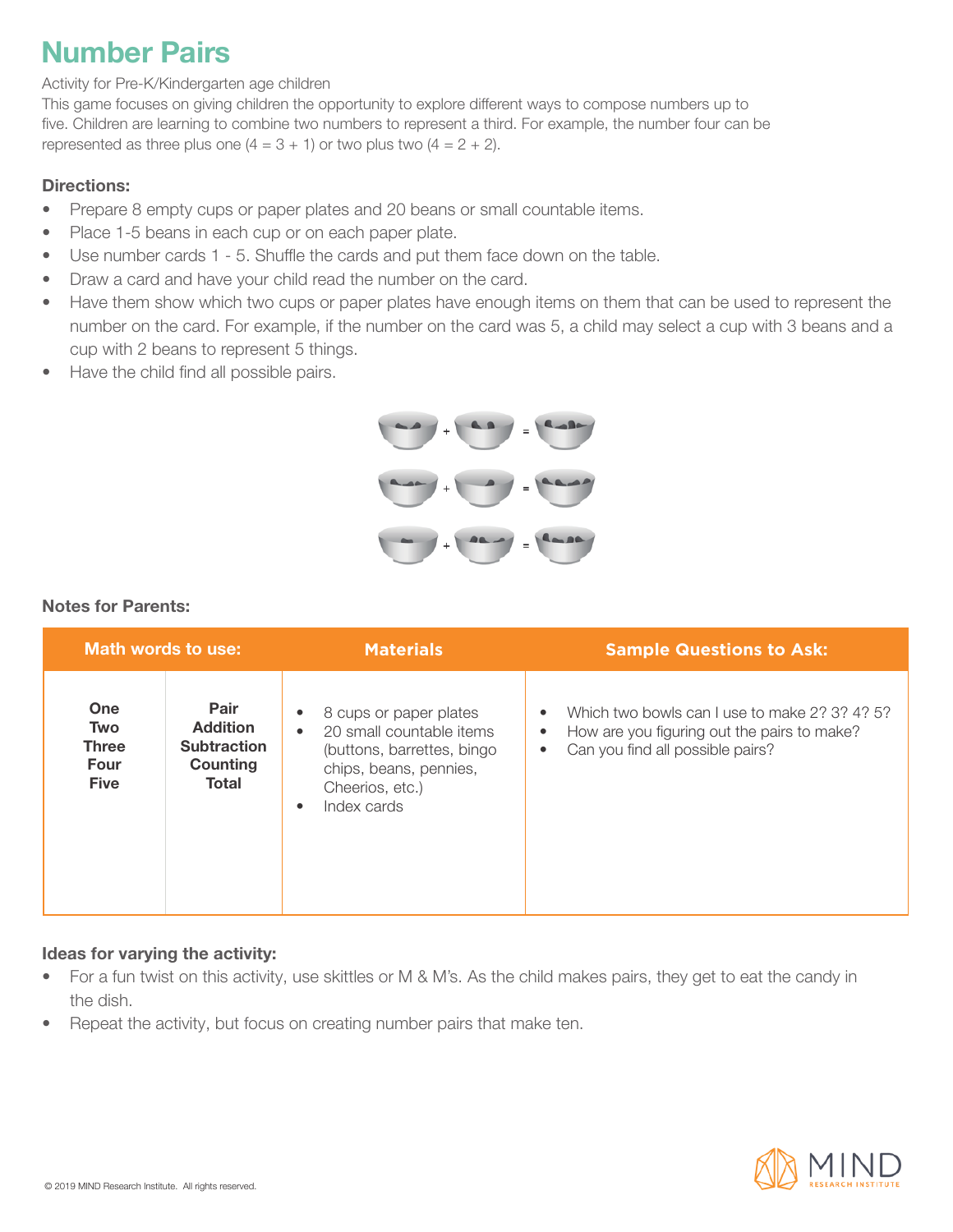## **Which is More?**

Activity for Pre-K/Kindergarten age children

This game focuses on having children explore number relationships. Children will identify items that are greater than or less than a given number.

### Directions:

- Gather 20 small countable items (beans, buttons, pennies, barrettes, etc.).
- Tape a small piece of duct tape to the front and to the back of a quarter. On one side write MORE and on the other side write FEWER.
- Shuffle the number cards and place them face down in a pile on the table.
- Have your child select a card from the pile and turn it over.
- Flip the coin to determine if your child should use the counters to represent a number that is MORE or FEWER. For example, if the card chosen from the pile is 8 and the coin flip reveals MORE, the child should use the counters to represent a number that is more than 8.
- Have your child prove that they are correct.



### Notes for Parents:

| Math words to use:                                                                                                                  |                                                            | <b>Materials</b>                                                                                                                                                                                                      | <b>Sample Questions to Ask:</b>                                                                                                                                                                                                      |
|-------------------------------------------------------------------------------------------------------------------------------------|------------------------------------------------------------|-----------------------------------------------------------------------------------------------------------------------------------------------------------------------------------------------------------------------|--------------------------------------------------------------------------------------------------------------------------------------------------------------------------------------------------------------------------------------|
| <b>One</b><br><b>Two</b><br><b>Three</b><br>Four<br><b>Five</b><br><b>Six</b><br><b>Seven</b><br>Eight<br><b>Nine</b><br><b>Ten</b> | <b>More</b><br><b>Less</b><br><b>Fewer</b><br><b>Total</b> | 20 small countable items<br>$\bullet$<br>(buttons, barrettes, bingo<br>chips, beans, pennies,<br>Cheerios, etc.)<br>Two sets of Number Cards<br>$\bullet$<br>Duct Tape<br>$\bullet$<br>Quarter<br>Marker<br>$\bullet$ | What number did you represent? Why?<br>$\bullet$<br>Are there other numbers that you could have<br>$\bullet$<br>represented? Which ones?<br>Compare the two amounts. How much bigger/<br>$\bullet$<br>smaller is one over the other? |

### Ideas for varying the activity:

• Put 10 of the countable items in a bowl and leave the other 10 on the table. Have your child grab a handful of the countable items from the bowl. Have them count to determine the number of items they have. Place the Number Cards in a pile face down on the table. Have your child flip one over and tell you if it is MORE or LESS then the items they counted. They can use the counters to show they are correct.